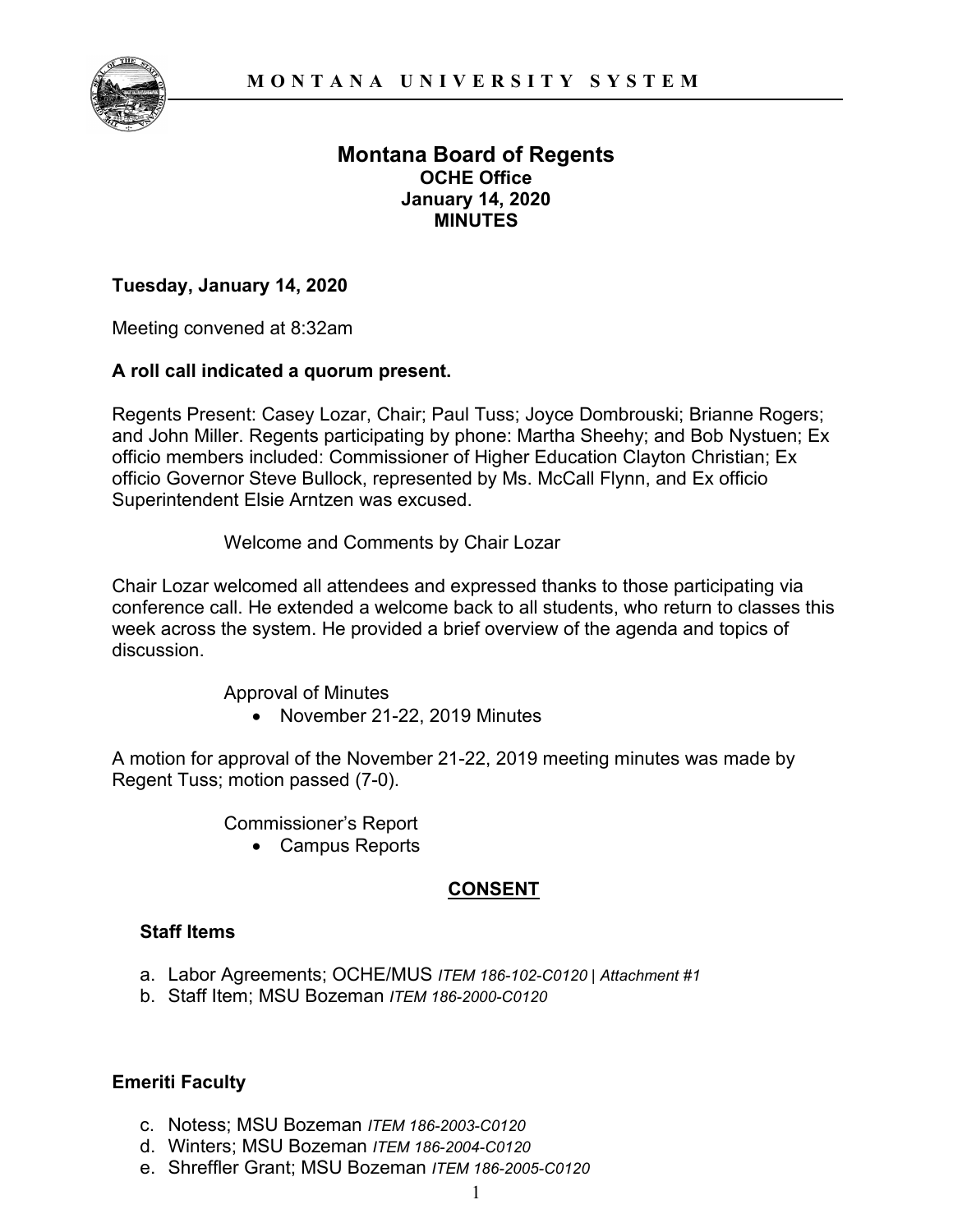

f. Kuntz; MSU Bozeman *ITEM 186-2006-C0120*

## **Other**

- g. Request for Approval of University System/Employee Intellectual Property Joint Participation under MUSP 407; - Dr.Blake Wiedenheft; MSU Bozeman *ITEM 186-2002-C0120 | Attachment #1*
- h. Request for Authorization to Renew the Operating Agreement between MSU Bozeman and the Montana State University, Foundation, Inc.; MSU Bozeman *ITEM 186-2001-C0120 | Attachment #1*
- i. Request for Approval of Operating Agreement between the Montana Technological University and the Montana Tech Foundation; MT Tech *ITEM 186- 1502-C0120 | Attachment #1*
- j. Request for Authorization for the University of Montana-Missoula to Renew its Operating Agreement with the University of Montana Foundation; UM-Missoula *ITEM 186-1001-C0120 | Attachment #1*
- k. Request for Authorization for The University of Montana Western and the UMW Foundation to enter into an Operating Agreement; UM-Western *ITEM 186-1601- C0120 | Attachment #1*
- l. Request for Approval of Operating Agreement between Helena College-UM and the Helena College, Inc.; Helena College *ITEM 186-1901-C0120 | Attachment #1*
- m. Request for Authorization to Renew the Operating Agreement between Great Falls College-MSU and Montana State University, Foundation Inc.; Great Falls College-MSU *ITEM 186-2901-C0120 | Attachment #1*
- n. Request for Approval of Operating Agreement between Montana State University-Northern and Montana State University-Northern Foundation; MSU-Northern *ITEM 186-2801-C0120 | Attachment #1*

Regent Sheehy requested to make comments about the submitted operating agreements by campus foundations items H. – N. She extended thanks for the work done on these agreements. She noted that some of the agreements specifically address confidentiality. She has no opposition to these agreements and acknowledged the Foundations' independence. However, she reminded attendees that the Montana University System is bound to the Constitution with regard to the public's right to know. To that end, the Montana University System will follow processes as described by Montana law related to governmental entities. Commissioner Christian concurred with Regent Sheehy's comments. Discussion followed.

o. Request for Approval to Revise BOR Policies 102, 103, and 104; OCHE/MUS *ITEM 186-101-C0120 | Attachment #1 | Attachment #2 | Attachment #3*

A motion for approval of the consent agenda items a. – o. was made by Regent Miller;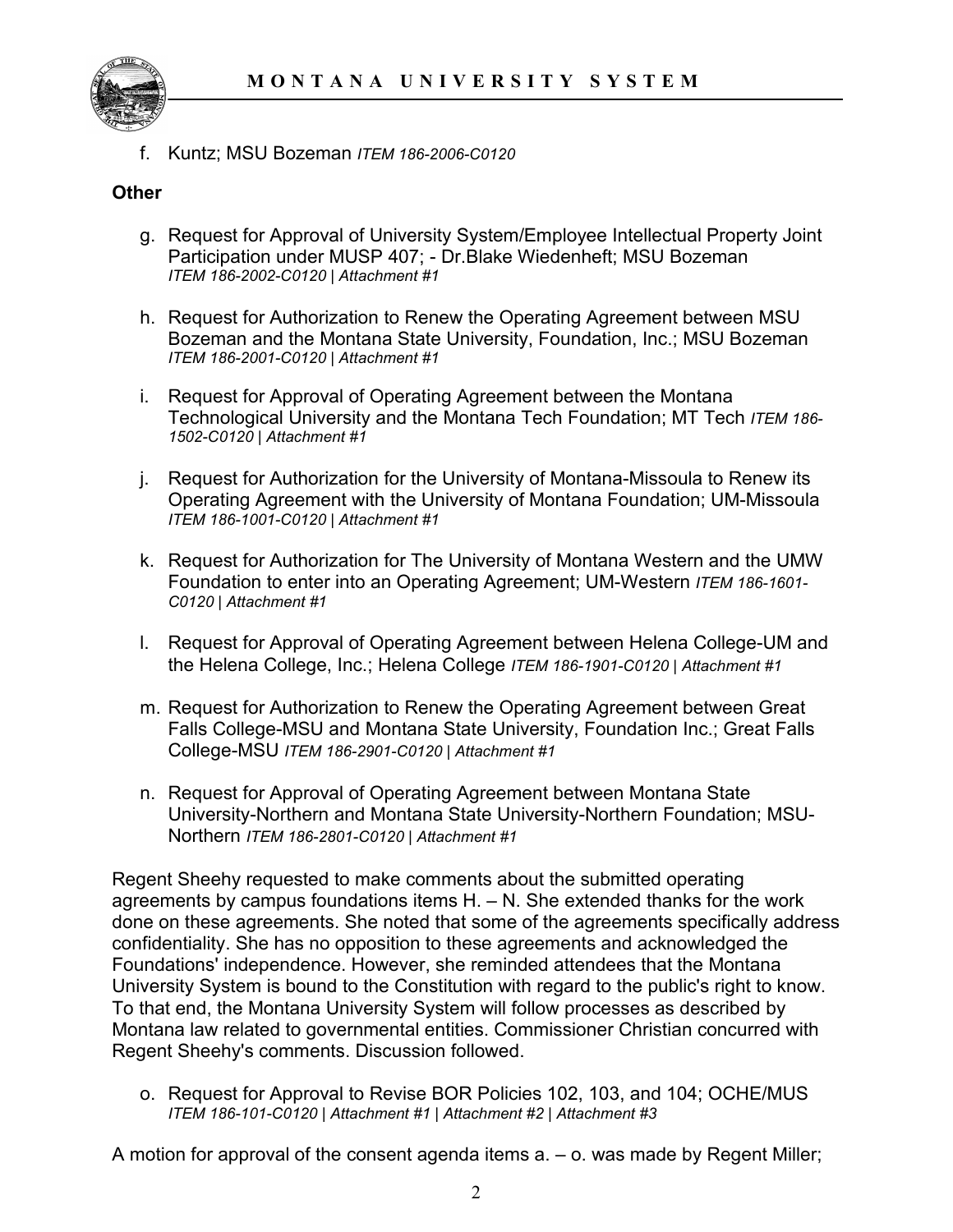

motion passed (7-0).

## **ACTION**

a. Staff Item; MSU Northern *ITEM 186-2800-C0120*

President Cruzado presented this request before the Board, noting that this item reflects discussions with Chancellor Kegel, who has been serving the Northern campus and ensuring progress, continued fundraising, and other essential efforts for that campus. He has provided great collaboration with GFC-MSU on several programs. She described this request as a retention item. Discussion followed.

Regent Sheehy stated that she did not support this item. She noted her support of Chancellor Kegel but discussed that the recent compensation changes were considered "extraordinary" at a previous meeting. She spoke to the importance of developing a policy regarding retention payments. Commissioner Christian acknowledged Regent Sheehy's comments and spoke to the guiding policy regarding retention adjustments, which the OCHE office deals with regularly. He explained that this position of Chancellor remains within the small group, including the Commissioner, Deputy Commissioners, Presidents, and Chancellors, that require formal presentation before the Board of Regents for consideration and approval. Discussion followed.

Chair Lozar spoke in support of this increase, agreeing with comments made by others. He also spoke in support of Regent Sheehy's idea of developing a mechanism to further evaluate compensation changes like this. Regent Nystuen spoke in support of this item.

A motion for approval of item action item A. Item 186-2800-C0120 was made by Regent Tuss; President Cruzado stated that she would be happy to provide information related to Chancellor Kegel's performance evaluations. The motion passed (6-1).

b. Request for Authorization to Construct Temporary Science Labs; MSU-Billings *ITEM 186-2701-C0120 | Attachment #1 | Attachment #2*

Director Ron Muffick presented this request before the Board to seek approval for spending authority of \$1.3 million to create temporary laboratory spaces in conjunction with the Yellowstone Science and Allied Health Building construction. This request is consistent with the provisions of Board of Regents Policy 1003.7, II, A, all proposals for new construction or renovations of an existing building with costs over \$350,000 shall be submitted to the Board of Regents for approval. Discussion followed.

A motion for approval of action item b. Item 186-2701-C0120 was made by Regent Nystuen; Regent Miller extended thanks to the students for doing the due diligence and for raising good questions. The motion passed (7-0).

c. Request for Authorization to Plan, Program and Design for MSU Wellness Center at the Montana State University; MSU-Bozeman *ITEM 186-2007-C0120 | Attachment #1*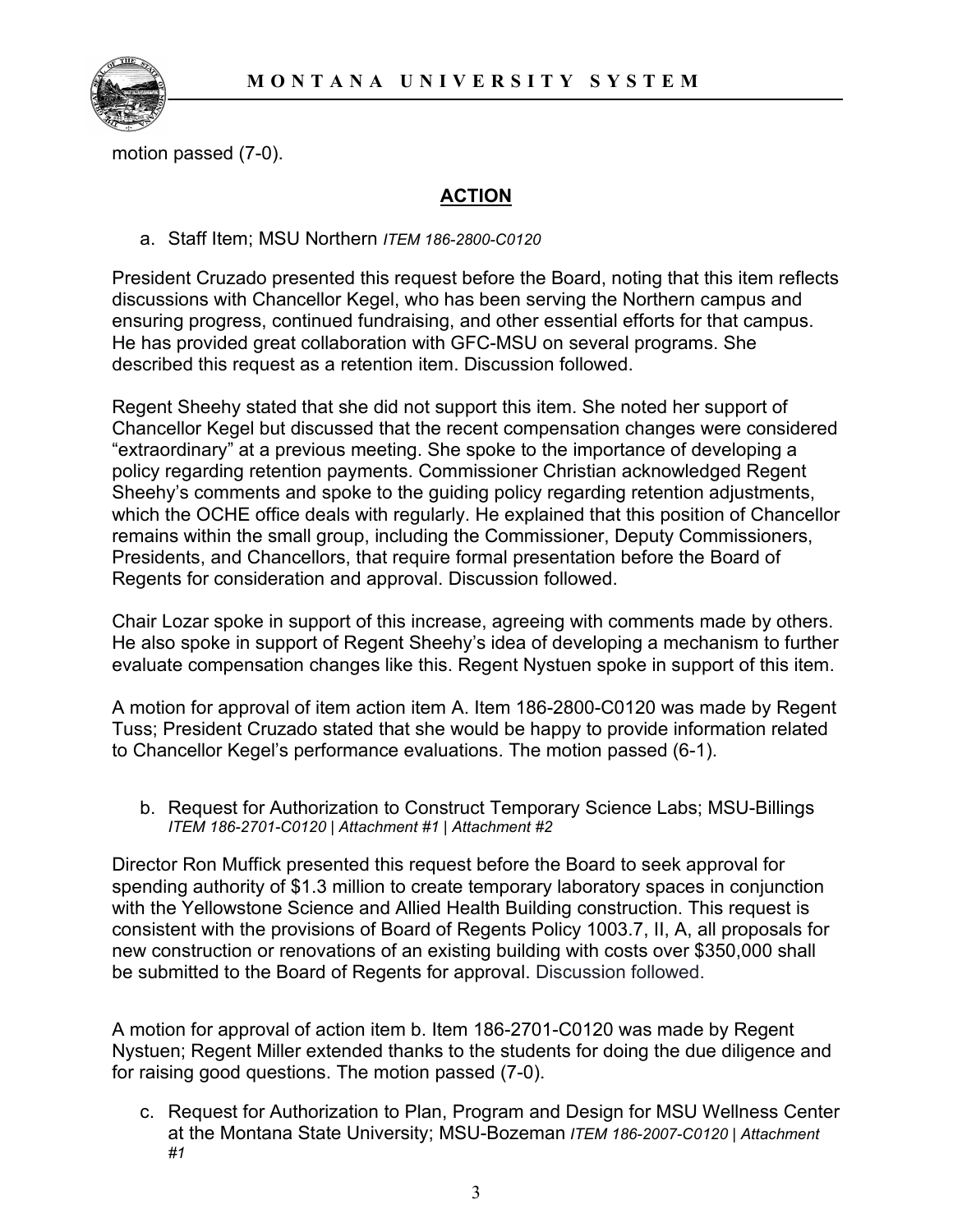#### **MONTANA UNIVERSITY SYSTEM**



Director Ron Muffick presented this item request, consistent with provisions of MCA 20- 25-302(6) and BOR Policy 1003.7, for the Board of Regents to authorize Montana State University to proceed with planning, programming, and design services only for replacement of the Marga Hosaeus Fitness Center and the University Health Partners Facility. The authorization is for up to \$3,500,000. Discussion followed.

Commissioner Christian clarified that under this concept, we're talking about three projects now being combined into one. Projects include the replacement of the gyms; health facilities and mental health facilities, its growing need; and the displaced project that was going to move from Romney to the facility that's been lost. He noted that this health center itself is a significant project which we've been looking at addressing both the physical and mental health into one facility.

A motion for approval of action item c. Item 186-2007-C0120 was made by Regent Rogers; motion passed (7-0).

d. Request for Approval to Establish Intercollegiate Sports Integrity Policy – Prohibited Wagers; OCHE/MUS *ITEM 186-103-C0120 | Attachment #1*

Helen Thigpen, Associate Legal Counsel, spoke to this request, noting that no changes have been made to the draft policy since it was presented in November as an information item, and requested that the Board of Regents consider approval of the Intercollegiate Sports Integrity Policy – Prohibited Wagers. Discussion followed.

A motion for approval of item d. *186-103-C0120* was made by Regent Tuss; motion passed (7-0).

Public Comment

None.

The Board convened an executive session to discuss personnel after a determination was made by Chair Lozar that, the demands of individual privacy clearly exceed the merits of public disclosure.

Executive Session

- Honorary Doctorate Nomination #1 MSU Bozeman
- Honorary Doctorate Nomination #2- MSU Bozeman
- Honorary Doctorate Nomination #1 UM Missoula
- Honorary Doctorate Nomination #2 UM Missoula
- Honorary Doctorate Nomination #3 UM Missoula

Meeting to adjourn upon completion

10:00 AM Board Planning Session

Meeting adjourned at 10:00am